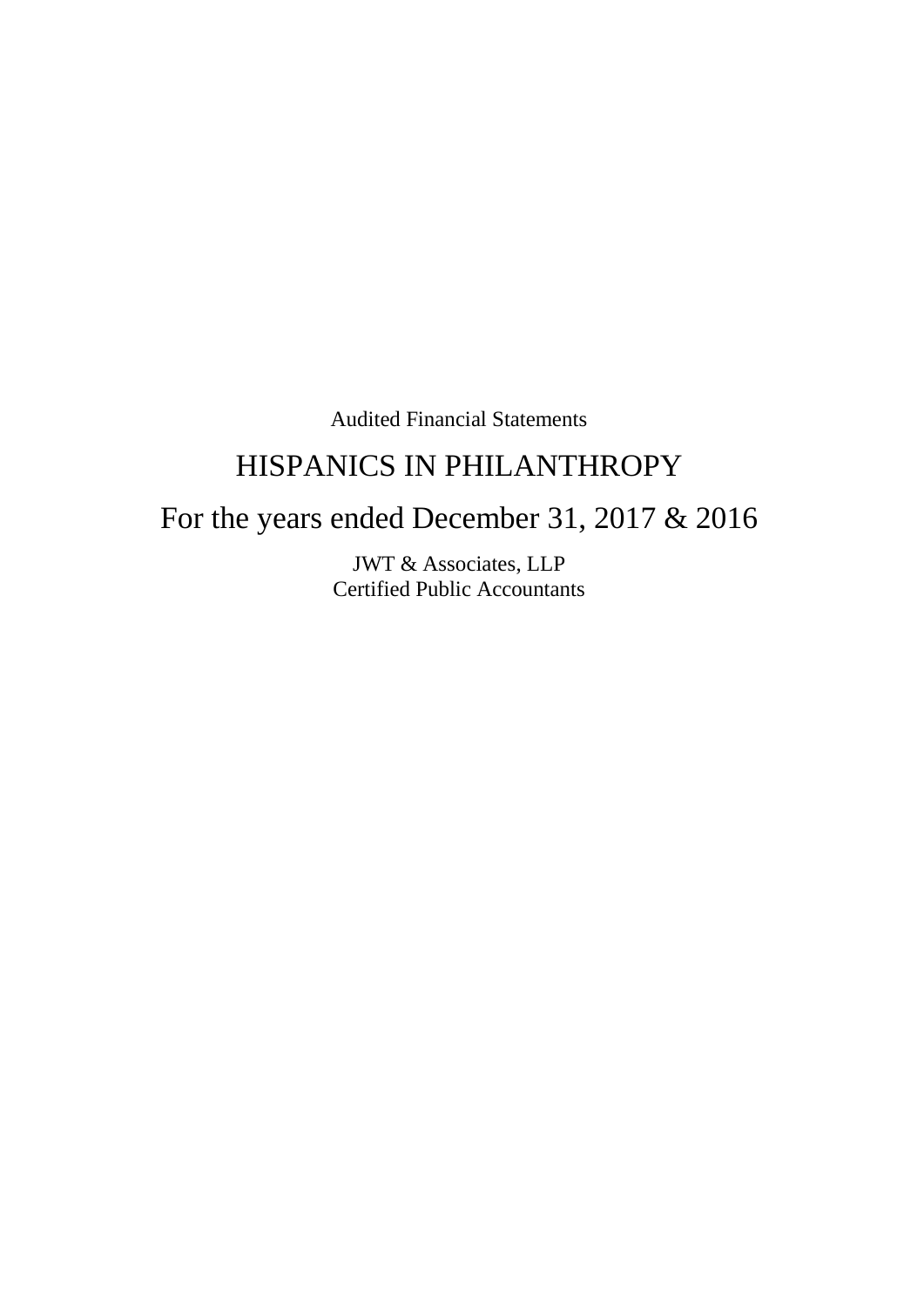# Table of Contents

| <b>Financial Statements</b> |  |
|-----------------------------|--|
|                             |  |
|                             |  |
|                             |  |
|                             |  |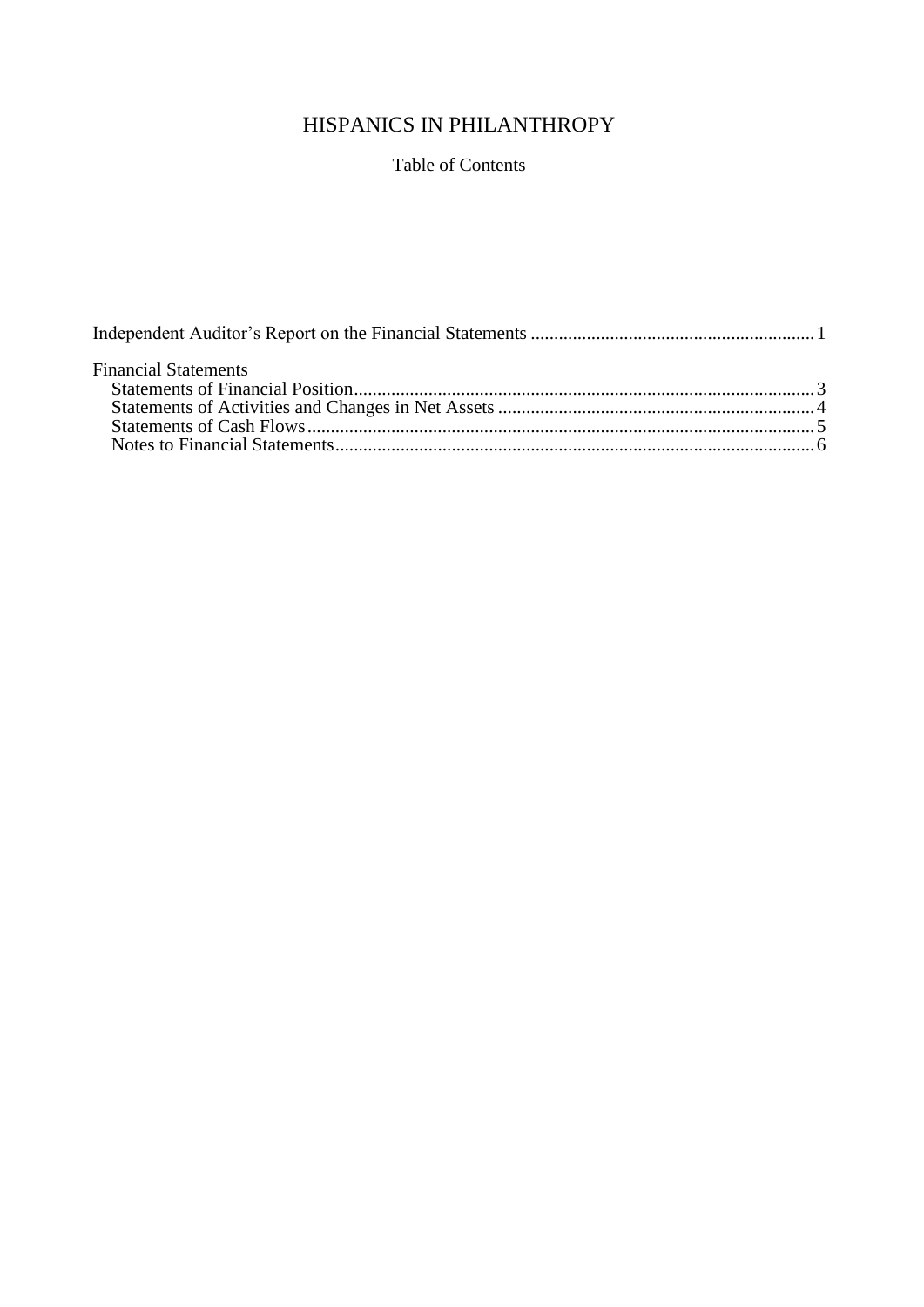**JWT & Associates, LLP**

A Certified Public Accountancy Limited Liability Partnership 1111 East Herndon Avenue, Suite 211, Fresno, CA 93720 Voice (559) 431-7708 Fax (559) 431-7685

#### Independent Auditor's Report

To the Board of Directors Hispanics in Philanthropy Oakland, California

#### *Report on the Financial Statements*

We have audited the accompanying statements of financial position of Hispanics in Philanthropy (HIP) as of December 31, 2017 and 2016, and the related statements of activities and changes in net assets and cash flows for the years then ended.

#### *Management's Responsibility for the Financial Statements*

Management is responsible for the preparation and fair presentation of these financial statements in accordance with the accounting principles generally accepted in the United States of America; this includes the design, implementation and maintenance of internal control relevant to the preparation and fair presentation of consolidated financial statements that are free from material misstatement, whether due to fraud or error.

#### *Auditor's Responsibility*

Our responsibility is to express an opinion on these financial statements based on our audits. We conducted our audits in accordance with auditing standards generally accepted in the United States of America. Those standards require that we plan and perform the audits to obtain reasonable assurance about whether the financial statements are free of material misstatement.

An audit involves performing procedures to obtain audit evidence about the amounts and disclosures in the financial statements. The procedures selected depend on the auditor's judgment, including the assessment of the risks of material misstatement of the financial statements, whether due to fraud or error. In making those risk assessments, the auditor considers internal control relevant to the entity's preparation and fair presentation of the financial statements in order to design audit procedures that are appropriate in the circumstances, but not for the purpose of expressing an opinion on the effectiveness of the entity's internal control. Accordingly, we express no such opinion. An audit also includes evaluating the appropriateness of accounting policies used and the reasonableness of significant accounting estimates made by management, as well as evaluating the overall presentation of the financial statements.

We believe that the audit evidence we have obtained is sufficient and appropriate to provide a basis for our audit opinion.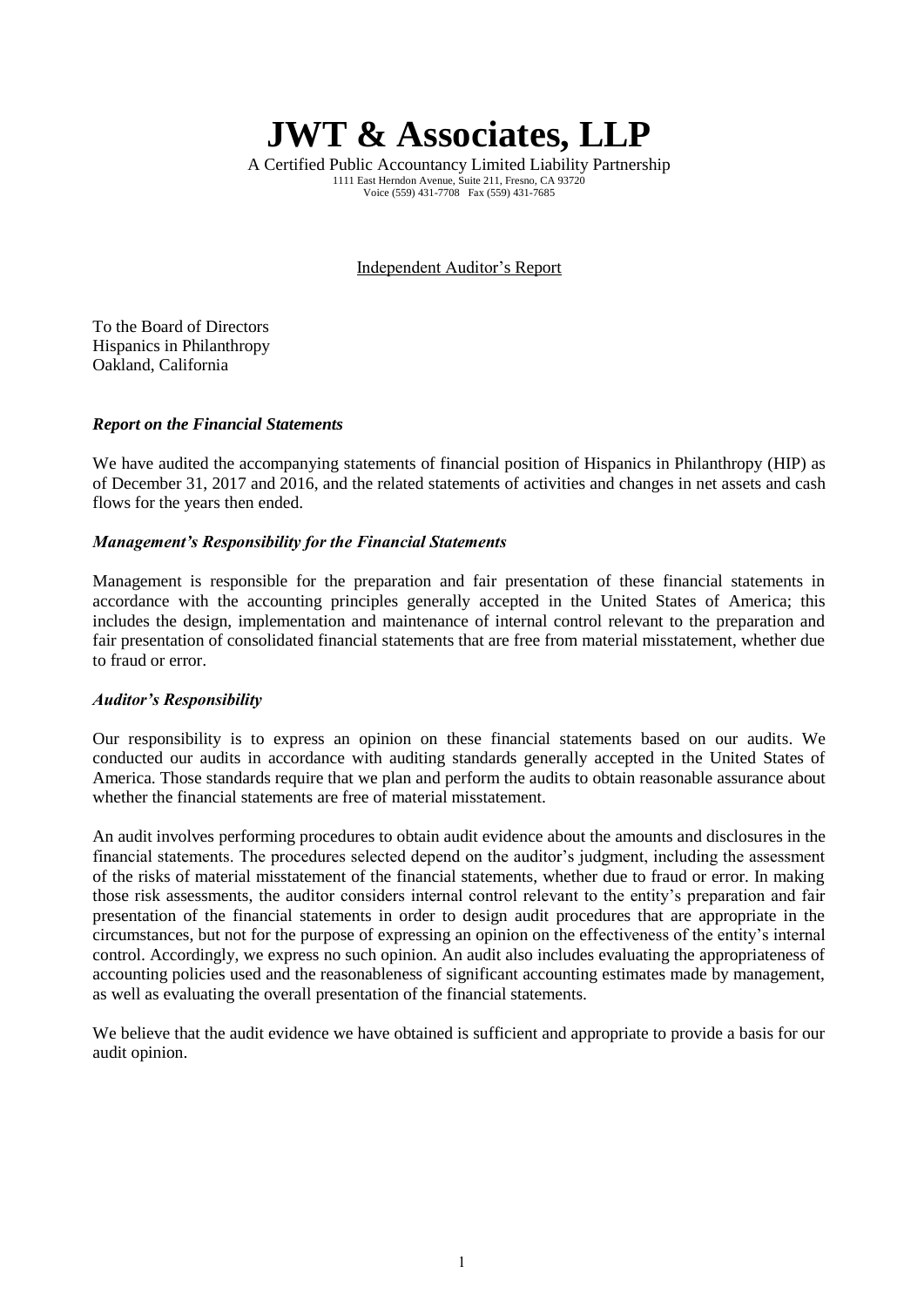#### *Opinion*

In our opinion, the financial statements referred to above present fairly, in all material respects, the financial position of Hispanics in Philanthropy at December 31, 2017 and 2016, and the results of its operations and its cash flows for the years then ended, in conformity with accounting principles generally accepted in the United States of America.

JWT & Associates, LLP

Fresno, California May 19, 2018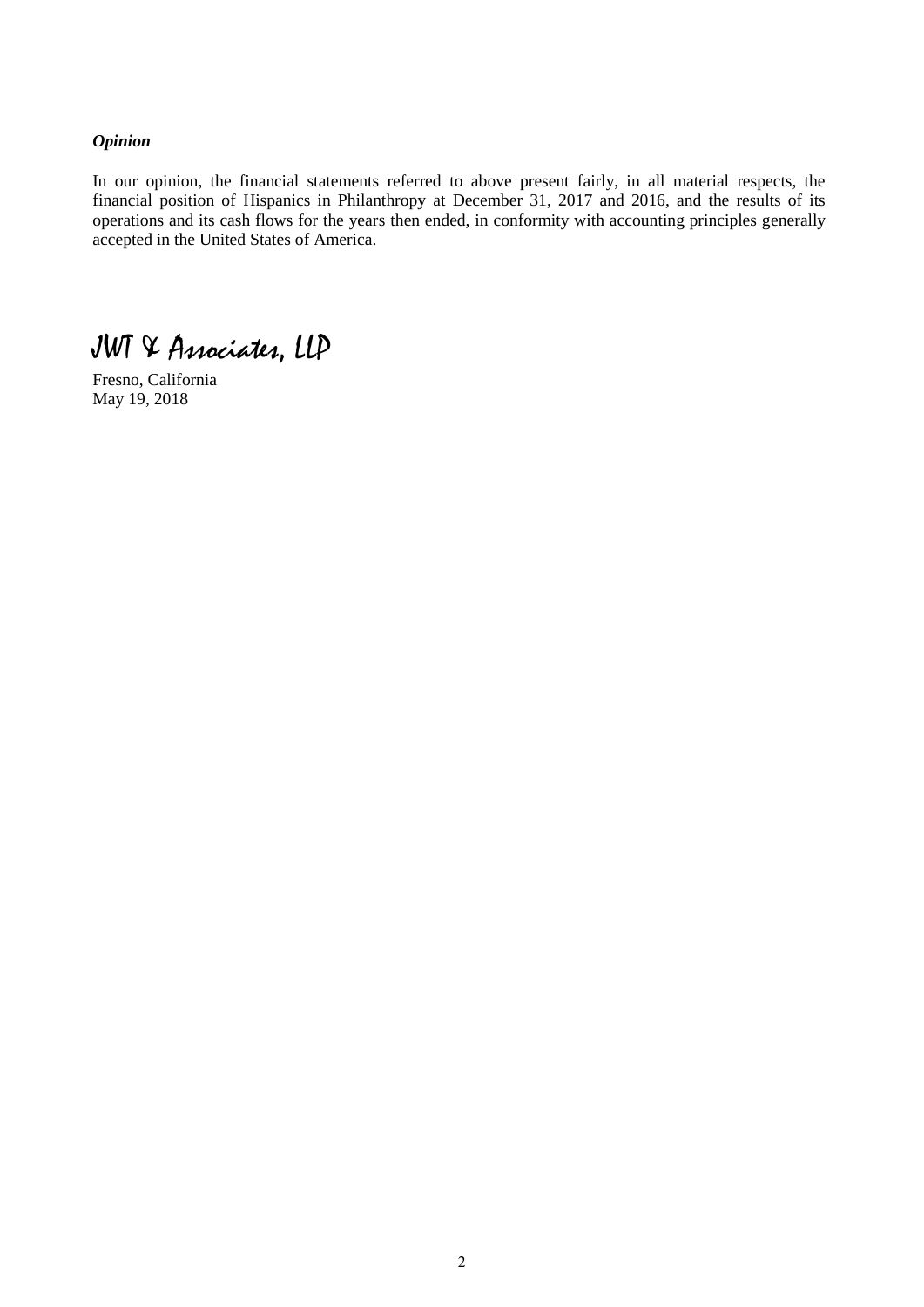# Statements of Financial Position

|                                               | December 31,  |            |               |           |  |  |
|-----------------------------------------------|---------------|------------|---------------|-----------|--|--|
| <b>Assets</b>                                 | 2017          |            |               | 2016      |  |  |
| Cash and cash equivalents                     | $\mathcal{S}$ | 1,952,601  | $\mathcal{S}$ | 1,458,052 |  |  |
| Investments                                   |               | 5,578,079  |               | 4,929,538 |  |  |
| Contributions and grants receivable           |               | 26,625     |               | 226,370   |  |  |
| Assets limited as to use                      |               | 2,171,217  |               | 2,142,765 |  |  |
| Prepaid expenses and deposits                 |               | 410,182    |               | 91,475    |  |  |
| Furniture, equipment and IT, net              |               | 59,175     |               | 121,061   |  |  |
| Total assets                                  |               | 10,197,879 | \$            | 8,969,261 |  |  |
| <b>Liabilities and net assets</b>             |               |            |               |           |  |  |
| Accounts payable and accrued expenses         | $\mathcal{S}$ | 113,302    | $\mathcal{S}$ | 46,562    |  |  |
| Accrued payroll and other related liabilities |               | 558,065    |               | 164,129   |  |  |
| Deferred revenue and grants payable           |               | 1,363,882  |               | 951,549   |  |  |
| <b>Total liabilities</b>                      |               | 2,035,249  |               | 1,162,240 |  |  |
| Net assets                                    |               |            |               |           |  |  |
| Without donor restrictions                    |               | 5,991,413  |               | 5,664,256 |  |  |
| With donor restrictions                       |               | 2,171,217  |               | 2,142,765 |  |  |
| Total net assets                              |               | 8,162,630  |               | 7,807,021 |  |  |
| Total liabilities and net assets              |               | 10,197,879 | \$            | 8,969,261 |  |  |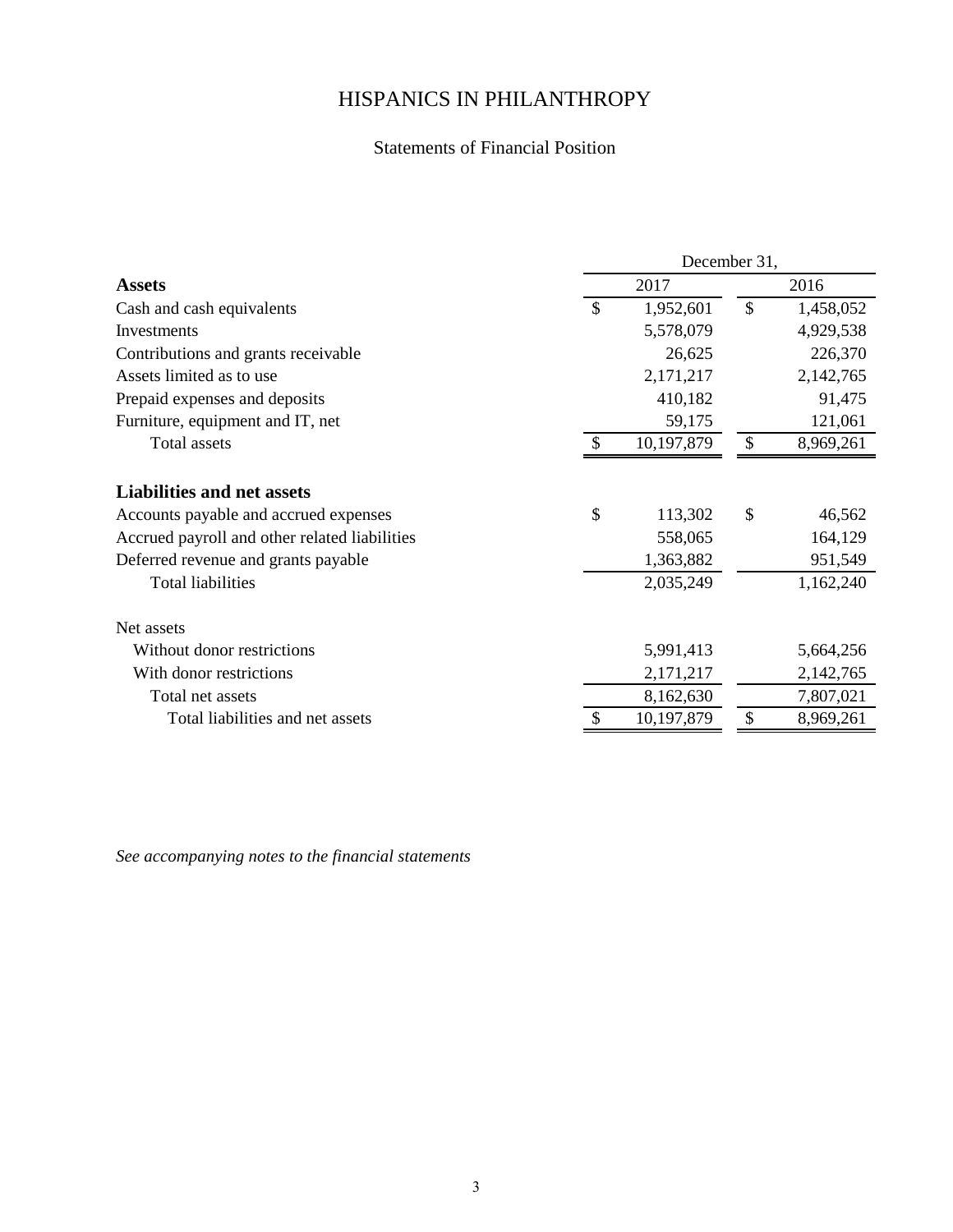#### Statements of Activities and Changes in Net Assets

|                                         |               | For the years ended December 31, |              |                   |              |           |    |              |    |             |    |           |
|-----------------------------------------|---------------|----------------------------------|--------------|-------------------|--------------|-----------|----|--------------|----|-------------|----|-----------|
|                                         |               | 2017                             |              |                   |              |           |    |              |    | 2016        |    |           |
|                                         |               |                                  |              | Temporarily       |              |           |    |              |    | Temporarily |    |           |
|                                         |               | Unrestricted                     |              | <b>Restricted</b> |              | Total     |    | Unrestricted |    | Restricted  |    | Total     |
| <b>Operating revenue</b>                |               |                                  |              |                   |              |           |    |              |    |             |    |           |
| Contributions and grant revenue         | \$.           | 1,456,506                        | $\mathbb{S}$ | 3,196,102         | $\mathbb{S}$ | 4,652,608 | \$ | 393,097      | \$ | 3,879,323   | \$ | 4,272,420 |
| Membership fee revenue                  |               | 491,575                          |              |                   |              | 491,575   |    | 448,925      |    |             |    | 448,925   |
| Investment income                       |               | 165,885                          |              |                   |              | 165,885   |    | 173,735      |    |             |    | 173,735   |
| Net assets released from restriction    |               | 3,167,650                        |              | (3,167,650)       |              |           |    | 3,886,661    |    | (3,886,661) |    |           |
| Total operating revenue                 |               | 5,281,616                        |              | 28,452            |              | 5,310,068 |    | 4,902,418    |    | (7, 338)    |    | 4,895,080 |
| <b>Operating expenses</b>               |               |                                  |              |                   |              |           |    |              |    |             |    |           |
| Program services                        |               |                                  |              |                   |              |           |    |              |    |             |    |           |
| Grants awarded                          |               | 2,229,094                        |              |                   |              | 2,229,094 |    | 2,554,226    |    |             |    | 2,554,226 |
| Other program expenses                  |               | 1,633,080                        |              |                   |              | 1,633,080 |    | 1,300,102    |    |             |    | 1,300,102 |
| Supporting services                     |               |                                  |              |                   |              |           |    |              |    |             |    |           |
| General and administrative              |               | 801,822                          |              |                   |              | 801,822   |    | 512,036      |    |             |    | 512,036   |
| Fundraising and development             |               | 516,679                          |              |                   |              | 516,679   |    | 587,602      |    |             |    | 587,602   |
| Total operating expenses                |               | 5,180,675                        |              |                   |              | 5,180,675 |    | 4,953,966    |    |             |    | 4,953,966 |
| Changes in net assets from operations   |               | 100,941                          |              | 28,452            |              | 129,393   |    | (51, 548)    |    | (7, 338)    |    | (58, 886) |
| Unrealized gain/(losses) on investments |               | 226,216                          |              |                   |              | 226,216   |    | 124,844      |    |             |    | 124,844   |
| Total change in net assets              |               | 327,157                          |              | 28,452            |              | 355,609   |    | 73,296       |    | (7, 338)    |    | 65,958    |
| Net assets at beginning of year         |               | 5,664,256                        |              | 2,142,765         |              | 7,807,021 |    | 5,590,960    |    | 2,150,103   |    | 7,741,063 |
| Net assets at end of year               | <sup>\$</sup> | 5,991,413                        | \$           | 2,171,217         | \$           | 8,162,630 | \$ | 5,664,256    | \$ | 2,142,765   | \$ | 7,807,021 |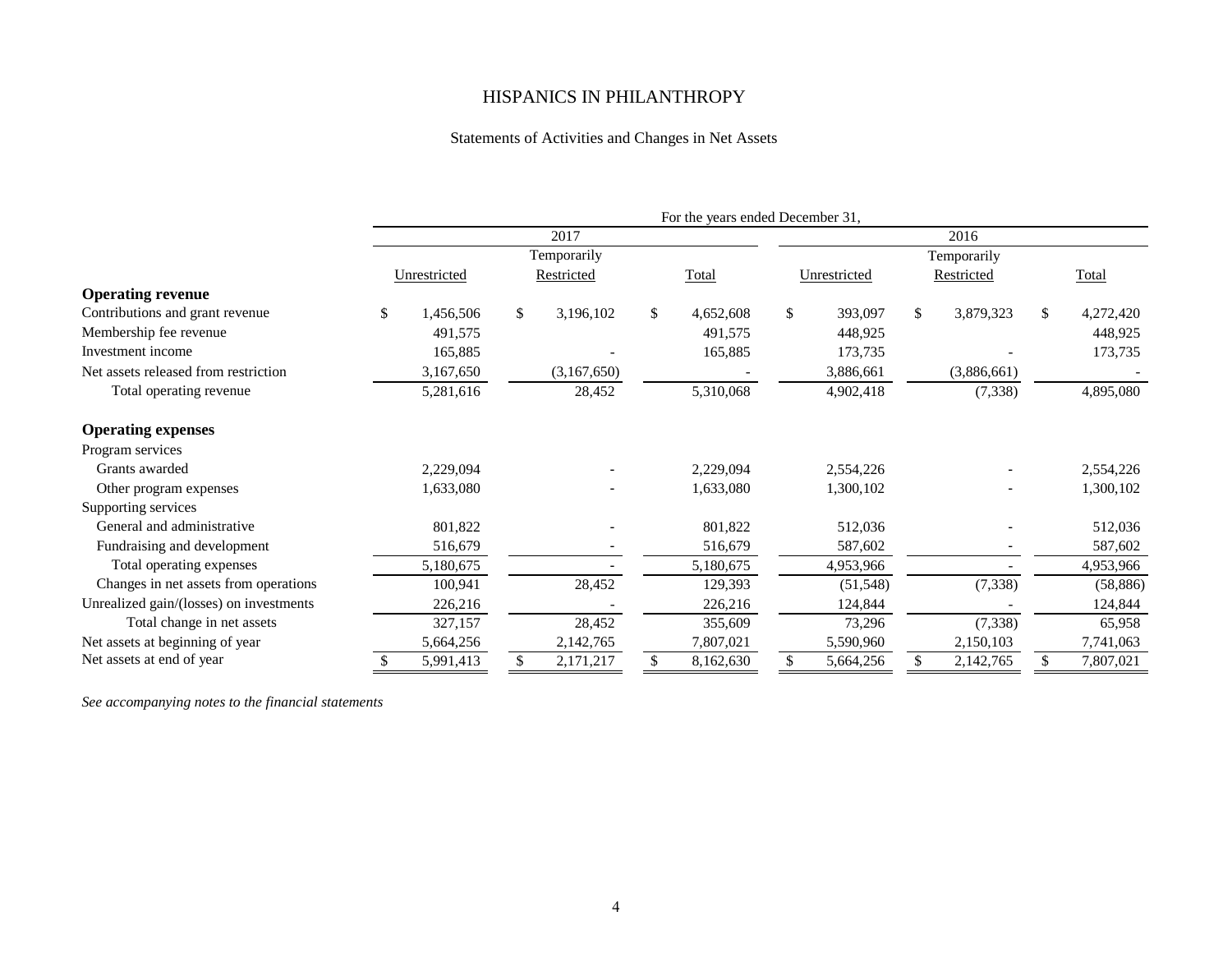# Statements of Cash Flows

|                                                |               |             | For the year ended December 31, |            |  |
|------------------------------------------------|---------------|-------------|---------------------------------|------------|--|
|                                                |               | 2017        |                                 | 2016       |  |
| <b>Cash flows from operating activities</b>    |               |             |                                 |            |  |
| Change in net assets                           | $\mathcal{S}$ | 355,609     | \$                              | 65,958     |  |
| Adjustments to reconcile changes in net assets |               |             |                                 |            |  |
| to net cash provided by operating activities   |               |             |                                 |            |  |
| Depreciation                                   |               | 71,905      |                                 | 62,976     |  |
| Change in operating assets and liabilities     |               |             |                                 |            |  |
| Accrued interest                               |               | 776         |                                 | 321        |  |
| Contributions and grants receivable            |               | 886,308     |                                 | 138,630    |  |
| Prepaid expenses and deposits                  |               | (318,707)   |                                 | (57, 649)  |  |
| Accounts payable and accrued expenses          |               | 133,644     |                                 | 21,340     |  |
| Accrued payroll                                |               | 393,936     |                                 | 5,087      |  |
| Deferred revenue and grants payable            |               | 412,333     |                                 | 232,026    |  |
| Net cash provided by operating activities      |               | 1,935,804   |                                 | 468,689    |  |
| <b>Cash flows from investing activities</b>    |               |             |                                 |            |  |
| Net change in investments                      |               | (1,422,822) |                                 | (431,201)  |  |
| Net change in assets whose use is limited      |               | (28, 452)   |                                 | 7,338      |  |
| Purchases of furniture and equipment, net      |               | 10,019      |                                 | (33, 732)  |  |
| Net cash used in investing activities          |               | (1,441,255) |                                 | (457, 595) |  |
| Net increase in cash and cash equivalents      |               | 494,549     |                                 | 11,094     |  |
| Cash and cash equivalents, beginning of year   |               | 1,458,052   |                                 | 1,446,958  |  |
| Cash and cash equivalents, end of year         | \$            | 1,952,601   | \$                              | 1,458,052  |  |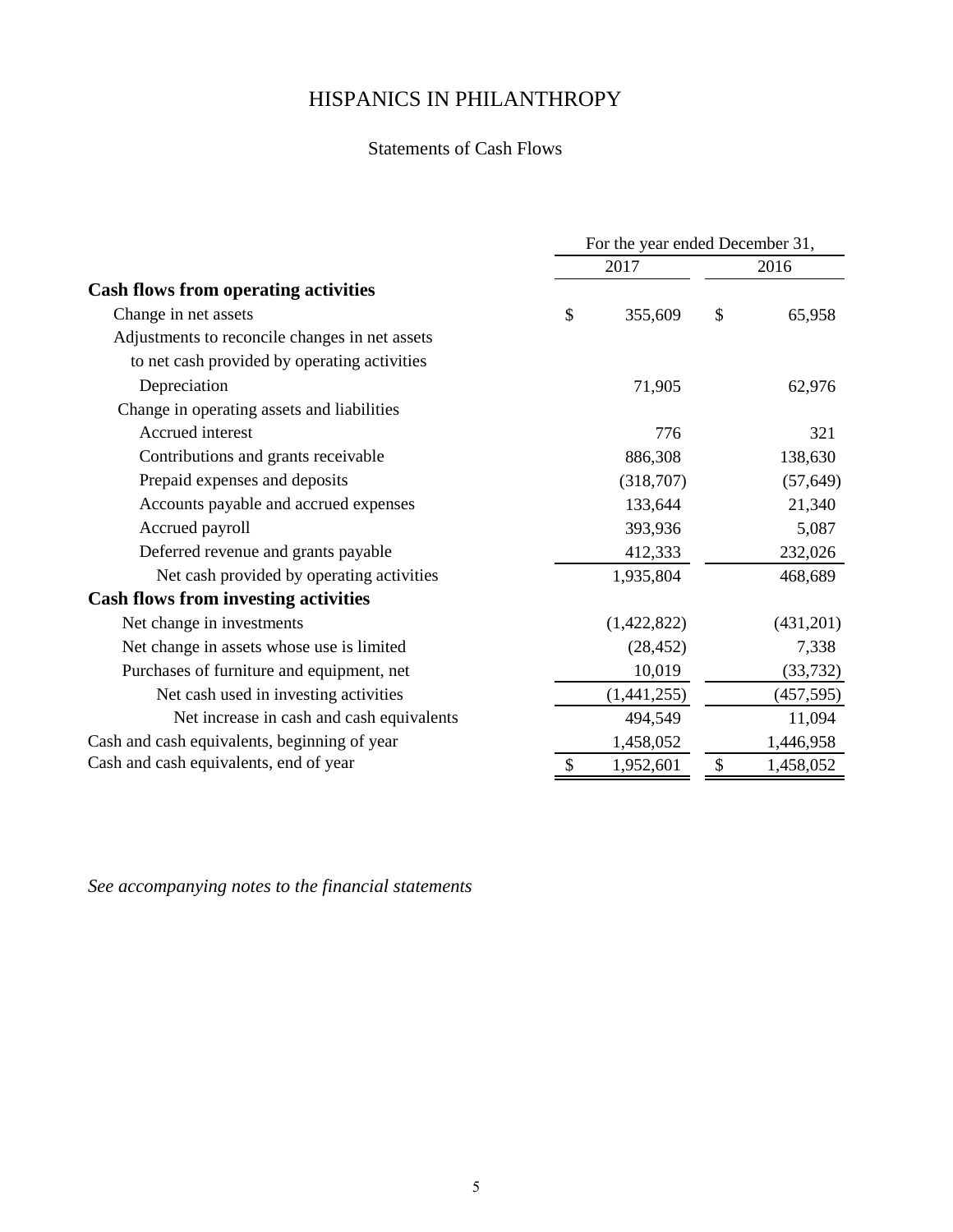#### Notes to Financial Statements

December 31, 2017

#### **Note 1 – Summary of Significant Accounting Policies**

Hispanics in Philanthropy (HIP) was founded in 1981 to promote stronger partnerships between organized philanthropy and Latino communities. HIP has developed into a transnational network of grant-makers committed to strengthening Latino communities across the Americas. HIP's mission is to strengthen Latino leadership, voice and equity.

Through its grant making activities, HIP channels philanthropic resources from multiple sources to organizations operating at the local level throughout the Americas.

*Basis of Presentation* – The financial statements are presented on the basis of net assets with donor restrictions and net assets without restrictions pursuant to FASB ASC 958, Not-for-Profit Entities.

*Basis of Accounting* – The financial statements are prepared using the accrual basis of accounting. Accordingly, revenue is recognized when earned, and expenses are recognized when incurred.

*Cash and Cash Equivalents* – For purposes of the Statement of Cash Flows, HIP considers all unrestricted highly liquid investments with an initial maturity of three months or less to be cash equivalents.

*Fixed Assets* – Fixed assets with an estimated useful life in excess of three years are capitalized at cost; donated assets are capitalized at the fair market value at date of receipt. Depreciation is computed using the straight-line method with estimated useful lives varying between three and ten years. HIP capitalizes fixed assets in excess of \$2,500.

*Comparative Data -* Certain prior year amounts have been reclassified to conform to current year financial statement presentation.

*Subsequent Events* – Subsequent events have been evaluated through the date the financial statements were available to be issued.

*Functional Allocation of Expenses* – Expenses are charged to programs and supporting services on the basis of periodic time and expense studies and management estimates. General and administrative expenses include those expenses that are not directly identifiable with any other specific function but provide for the overall support and direction of HIP.

*Assets limited as to use* – Assets limited as to use include assets under certain restrictions imposed by grantor agencies and donors and not available for use in support of general operations. These assets are required to be used as specified by the grantor or donor.

*Recent Accounting Pronouncements -* In August 2017, the Financial Accounting Standards Board (FASB) issued ASU 2017-14 *Presentation of Financial Statements of Not-for-Profit Entities* which is effective for periods beginning after December 15, 2017, however early application is permitted. This update eliminates the distinction between resources with permanent restrictions and those with temporary restrictions.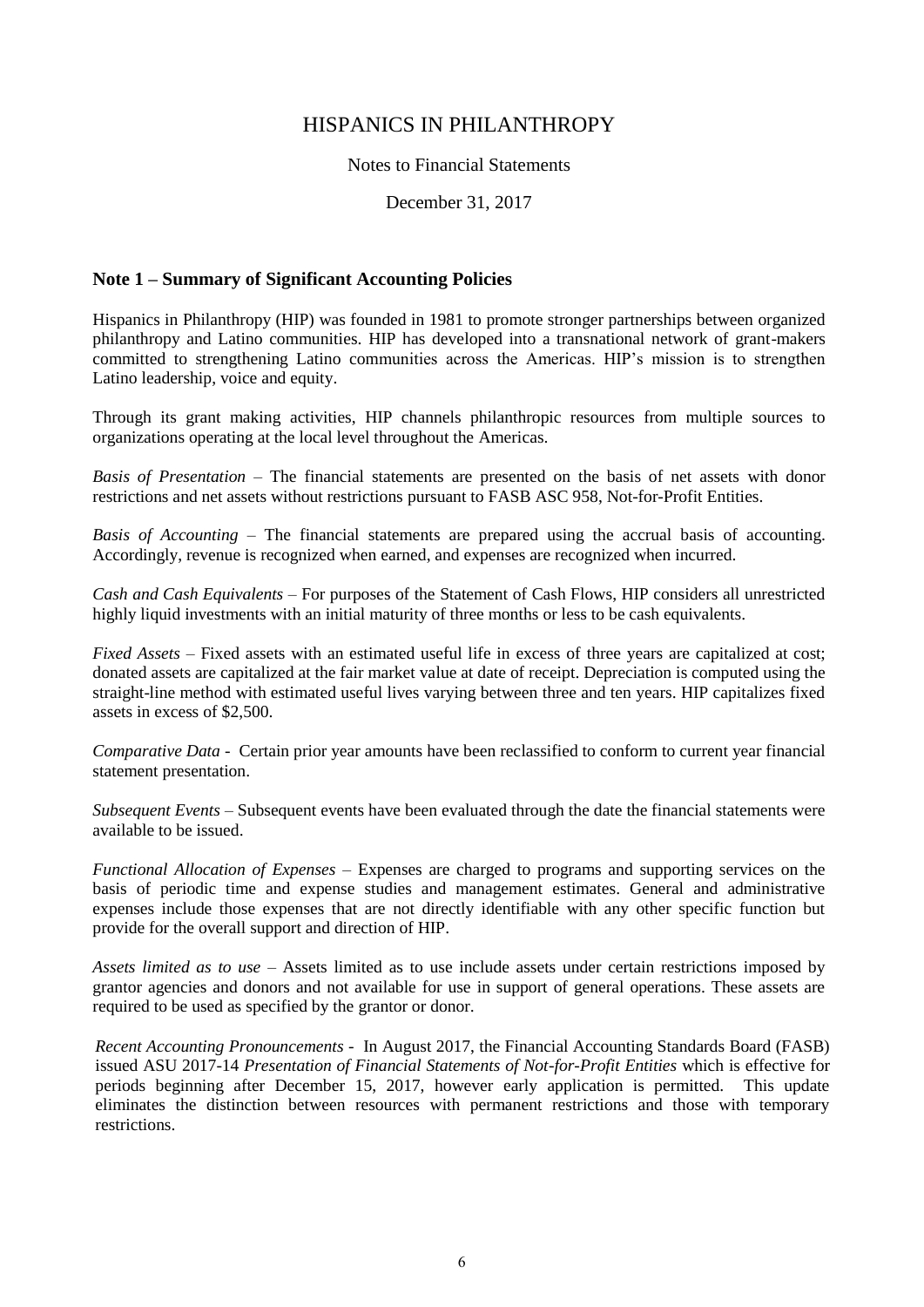#### Notes to Financial Statements

#### December 31, 2017

#### **Note 1 – Summary of Significant Accounting Policies (continued)**

*Contributions* – HIP reports contributions as restricted support if the support is received with donor stipulations that limit the use of the donated assets. When a donor restriction expires, that is, when a stipulated time restriction ends or purpose restriction is accomplished, net assets with donor restrictions are reclassified to net assets without donor restrictions and reported in the statement of activities as net assets released from restrictions. However, if a restriction is fulfilled in the same period in which the contribution is received, HIP reports the support as unrestricted. Donated assets are recorded at their estimated fair market values at the date of receipt.

*Estimates* – The preparation of financial statements in conformity with accounting principles generally accepted in the United States of America requires management to make estimates and assumptions that affect the reported amounts of assets and liabilities and disclosures of contingent assets and liabilities at the date of the financial statements and the reported amounts of revenues and expenses during the reporting period. Accordingly, actual results could differ from those estimates. Significant estimates include, but are not limited to, estimated useful lives and allowances for doubtful accounts.

*Net Assets with Donor Restrictions* – Contributions, including grants and contracts, are recorded as restricted revenue if they are received with donor stipulations that limit the use of the donated asset. When a donor restriction expires, donor restricted assets are reclassified to unrestricted net assets and reported in the statement of operations and changes in net assets as net assets released from restrictions. Donor-restricted contributions whose restrictions expire during the same fiscal year are recognized as unrestricted revenue.

*Accrued Payroll and Other Related Liabilities* – At December 31, 2017, accrued payroll and other related liabilities included an accrual for one employee retirement payment of \$402,619.

*Board Designated Reserve -*The board of directors has approved and designated amounts from Net Assets Without Donor Restrictions, which can only be used for purposes the board has approved. As of December 31, 2017, the designation is considered to be from Investments, and totals \$3,524,835.

*Contributed Goods and Services –* Contributed good and services are recognized in accordance with FASB ASC 958-605, *Revenue Recognition*, if the services (a) create or enhance non-financial assets, or (b) require specialized skills, are performed by people with those skills, and would otherwise be purchased by HIP. Contributed goods as of December 31, 2017 was \$4,000.

#### **Note 2 – Furniture, equipment and IT**

Fixed assets at December 31, 2017 and 2016 consisted of the following:

|                                  | 2017       | 2016      |
|----------------------------------|------------|-----------|
| Furniture, equipment and IT      | 248.980    | 287,371   |
| Accumulated depreciation         | (189, 805) | (166,310) |
| Furniture, equipment and IT, net | 59.175     | 121.061   |

Depreciation expense was \$71,905 and \$62,977 for the years ended December 31, 2017 and 2016, respectively.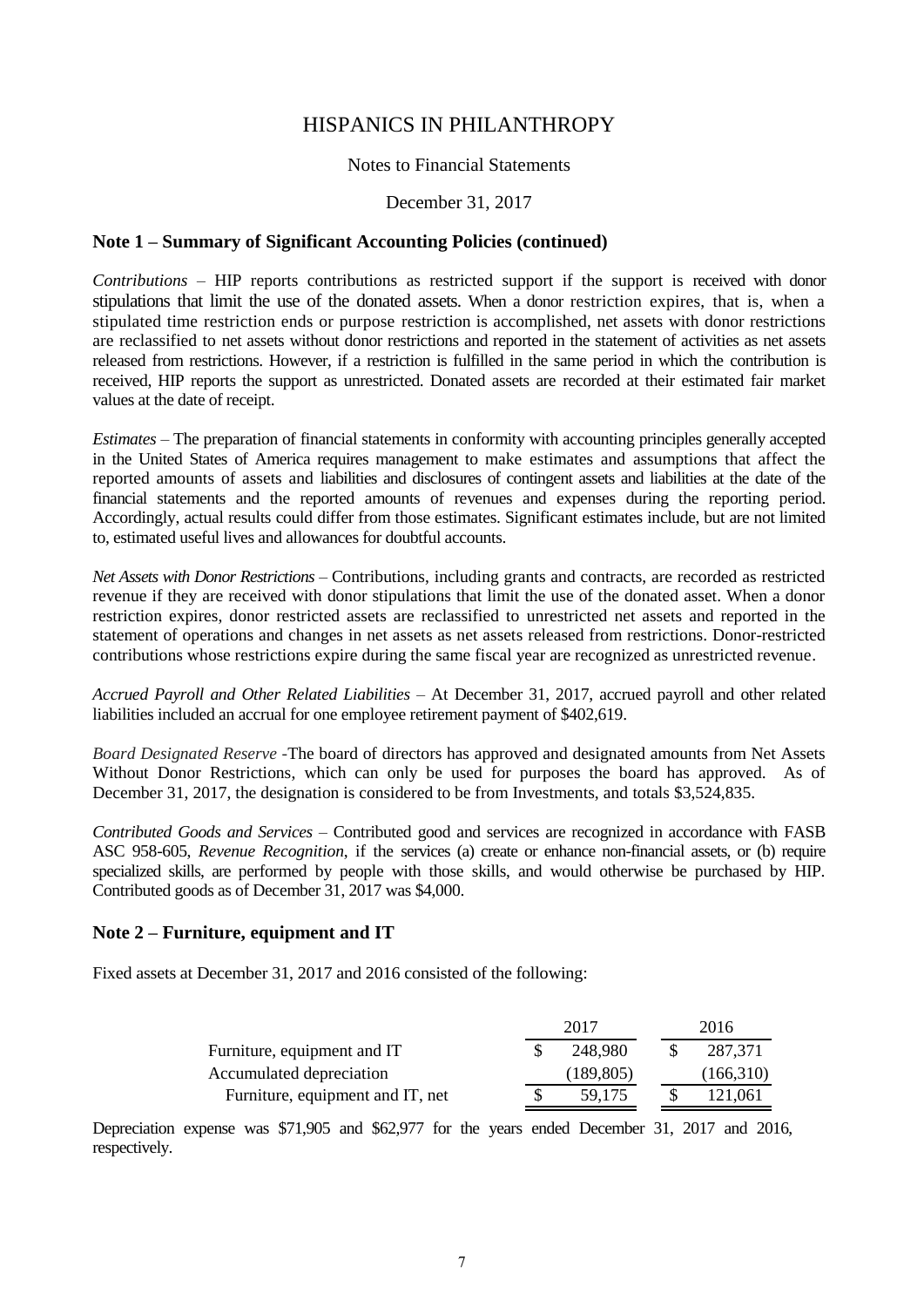#### Notes to Financial Statements

#### December 31, 2017

#### **Note 3 – Investments**

Portfolio of investments are in accordance with board reviewed and approved policies and at December 31, 2017 and 2016 consists of the following:

|                             | 2017         |             | 2016         |             |  |  |
|-----------------------------|--------------|-------------|--------------|-------------|--|--|
|                             | <u>Cost</u>  | Fair Value  | Cost         | Fair Value  |  |  |
| Cash savings account        | 93,346<br>\$ | 93,346<br>S | \$<br>90,281 | 90,281<br>S |  |  |
| Equities - US               | 1,333,757    | 1,333,453   | 1,354,344    | 1,211,102   |  |  |
| Equities - International    | 333,190      | 387,698     | 336,355      | 317,761     |  |  |
| Corporate bonds             | 2,656,741    | 2,613,945   | 1,967,662    | 1,972,029   |  |  |
| Government and agency bonds | 2,074,843    | 2,006,952   | 2,708,277    | 2,631,145   |  |  |
| International bonds         | 397,251      | 403,908     | 50,486       | 52,374      |  |  |
| Total                       | 6,889,128    | 6,839,302   | 6,507,405    | 6,274,692   |  |  |

The following schedule summarizes investment return and its classification in the statements of activities for the years ended December 31, 2017 and 2016:

|                                           |     | 2017      | 2016       |
|-------------------------------------------|-----|-----------|------------|
| Unrestricted                              |     |           |            |
| Interest and dividend income              | \$. | 201.220   | \$ 212,889 |
| Net realized loss on investments          |     | (34, 559) | (39, 154)  |
| Net unrealized gain/(loss) on investments |     | 226,215   | 124,844    |
| Total                                     |     | 392,876   | 298,579    |

Investment management fees totaled \$29,795 for the year ended December 31, 2017.

#### **Note 4 – Fair Value of Financial Instruments**

ASC 820 defines fair value, establishes a framework for measuring fair value under generally accepted accounting principles and enhances disclosures about fair value measurements. Fair value is defined under ASC 820 as the exchange price that would be received for an asset or paid to transfer a liability (an exit price) in the principal or most advantageous market for the asset or liability in an orderly transaction between market participants on the measurement date. Valuation techniques used to measure fair value under ASC 820 must maximize the use of observable inputs and minimize the use of unobservable inputs. The standard describes a fair value hierarchy based on three levels of inputs that may be used to measure fair value, of which the first two are considered observable and the last unobservable as:

Level 1 – Quoted prices in active markets for identical assets or liabilities.

Level 2 – Inputs other than Level 1 that are observable, either directly or indirectly, such as quoted prices for similar assets or liabilities; quoted prices in markets that are not active; or other inputs that are observable or can be corroborated by observable market data for substantially the full term of the assets or liabilities.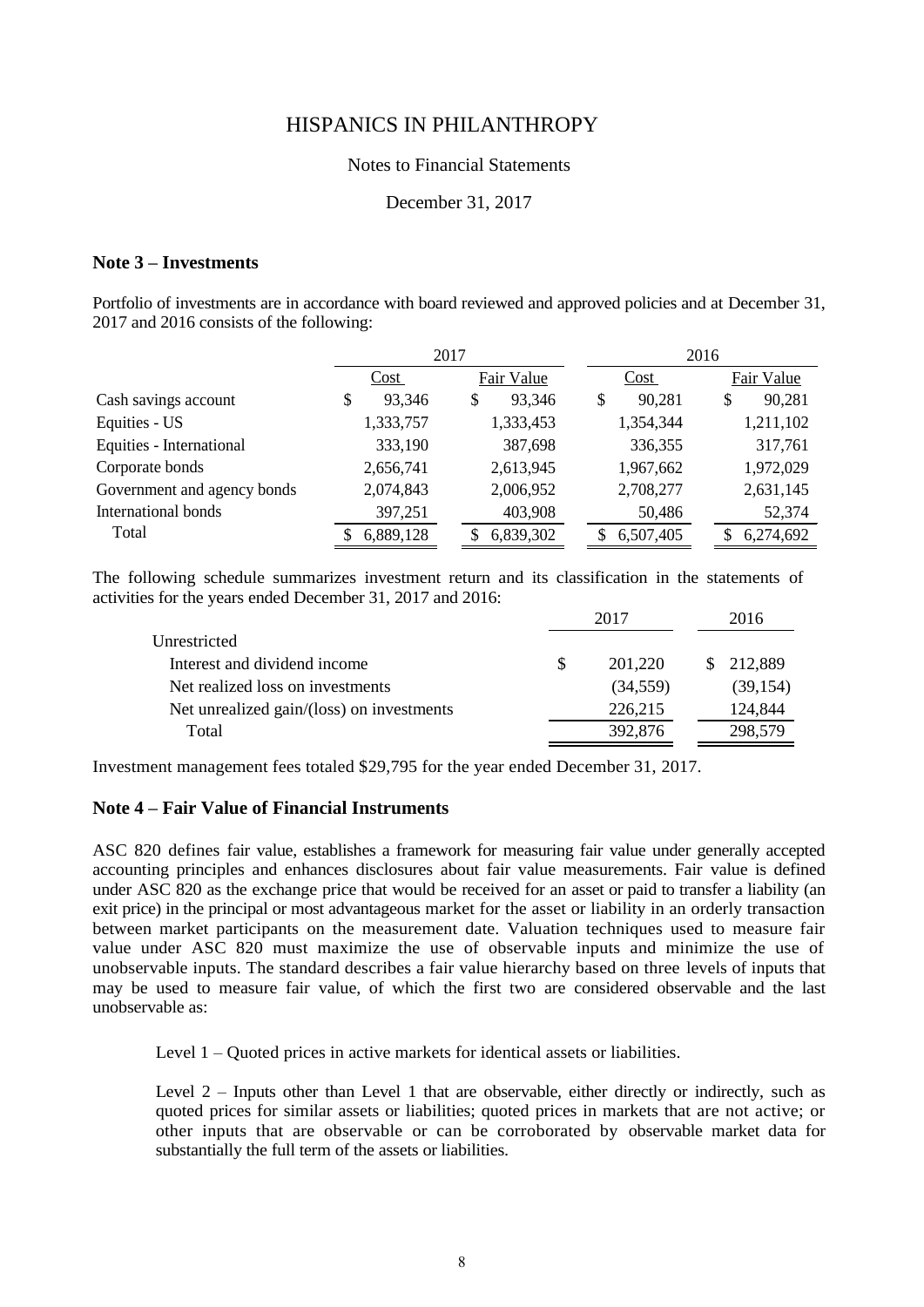#### Notes to Financial Statements

December 31, 2017

#### **Note 4 – Fair Value of Financial Instruments (continued)**

Level 3 – Unobservable inputs that are supported by little or no market activity and that are significant to the fair value of the assets or liabilities.

In accordance with ASC 820, the following table represents HIP's fair value hierarchy for its financial assets measured at fair value on a recurring basis at December 31, 2017 and 2016:

|                                | 2017        |             |         |             |  |  |  |
|--------------------------------|-------------|-------------|---------|-------------|--|--|--|
|                                | Level 1     | Level 2     | Level 3 | Total       |  |  |  |
| Equities                       | 1,725,151   |             |         | 1,725,151   |  |  |  |
| Government and corporate bonds |             | 5,024,805   |         | 5,024,805   |  |  |  |
| Total                          | \$1,725,151 | \$5,024,805 | \$.     | \$6,749,956 |  |  |  |
|                                | 2016        |             |         |             |  |  |  |
|                                | Level 1     | Level 2     | Level 3 | Total       |  |  |  |
| Equities                       | 1,528,863   |             |         | 1,528,863   |  |  |  |
| Government and corporate bonds |             | 4,655,548   |         | 4,655,548   |  |  |  |
| Total                          | \$1,528,863 | \$4,655,548 | \$      | \$6,184,411 |  |  |  |

#### **Note 5 – Net Assets with Donor Restrictions**

Net assets with Donor Restrictions at December 31, 2017 and 2016 were restricted for the following purposes:

|               |  |           | 2016 |           |  |
|---------------|--|-----------|------|-----------|--|
| Non US Region |  | 591,720   | ъ    | 944,724   |  |
| US Region     |  | 1,579,497 |      | 1,198,040 |  |
| Total         |  | 2,171,217 |      | 2,142,764 |  |

#### **Note 6 – Net Assets Released From Restriction**

Net assets were released from restriction during the years ended December 31, 2017 and 2016 by incurring expenses that satisfied the restricted purpose as follows:

|               |  | 2016      |  |           |
|---------------|--|-----------|--|-----------|
| Non US Region |  | 753,922   |  | 1,479,451 |
| US Region     |  | 2,413,728 |  | 2,407,210 |
| Total         |  | 3,167,650 |  | 3,886,661 |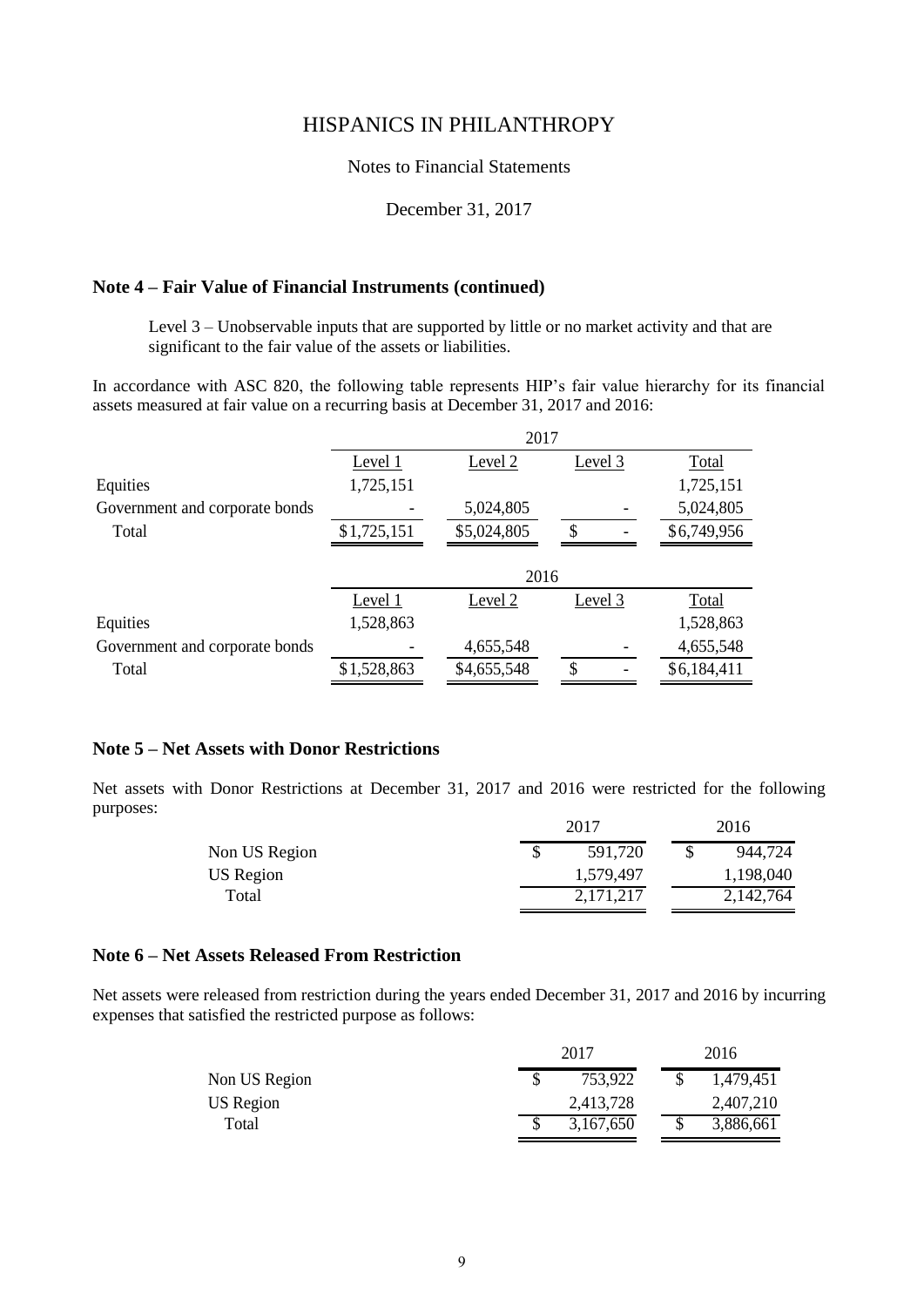#### Notes to Financial Statements

December 31, 2017

#### **Note 7 - Assets Limited as to Use**

Assets limited as to use include assets under certain restrictions imposed by grantor agencies and donors and not available for use in support of general operations. These assets are required to be used as specified by the grantor or donor. Assets limited as to use consisted of the following at December 31, 2017 and 2016.

|                          | 2017        | 2016        |
|--------------------------|-------------|-------------|
| Donor restricted funds:  |             |             |
| Investments              | \$1,267,836 | \$1,464,265 |
| Contributions receivable | 903.381     | 678,500     |
| Total                    | \$2,171,217 | \$2,142,765 |

#### **Note 8 – Commitments and Contingencies**

HIP leases office space in Oakland and Mexico under lease agreements expiring on various dates throughout 2022. Rent expense was \$81,030 for the year ended December 31, 2017. Future obligations under this lease agreement as of December 31, 2017 are \$105,948 in 2018, \$109,128 in 2019, \$112,404 in 2020, \$115,764 in 2021, and \$119,244 in 2022.

In the ordinary course of conducting its business, HIP may be subjected to loss contingencies arising from general business matters or lawsuits. Management believes that the outcome of such matters, if any, will not have a material impact on HIP's financial position or results of future operations.

#### **Note 9 – Post Retirement Benefits**

HIP has a 401(k) savings plan for all eligible employees with at least three months of service during the plan year and employed by HIP as of the last day of the plan year. At its discretion, HIP may make a contribution, to be determined annually. There were employer contributions during the years ended December 31, 2017 and 2016 of \$32,082 and \$27,572 respectively.

In 2011, HIP introduced a 457(b) plan for deferred compensation offered to certain employees. There were no employer contributions during fiscal year 2017 and 2016. The cash balance and corresponding liability are recorded in the Statements of Financial Position.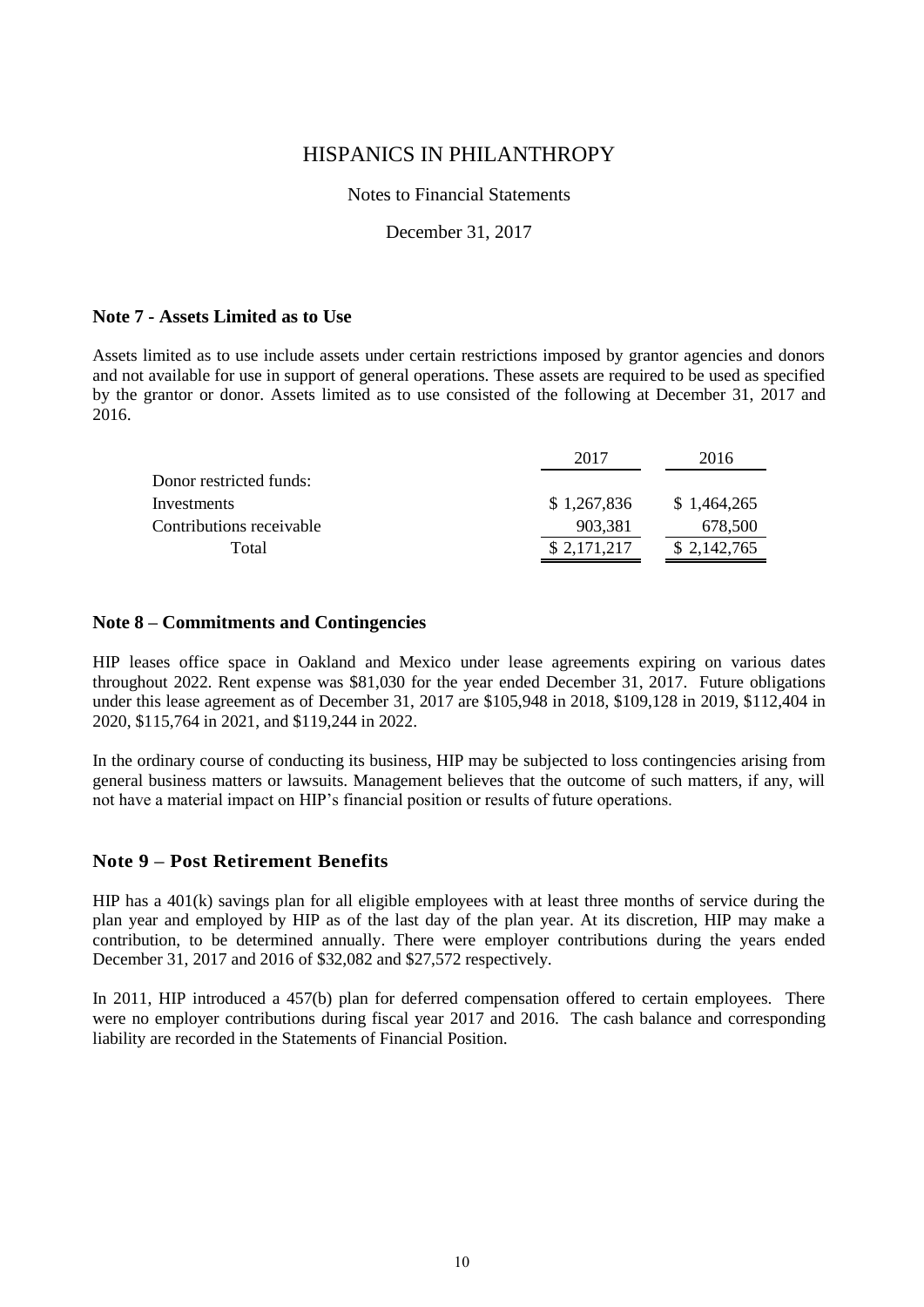#### Notes to Financial Statements

#### December 31, 2017

#### **Note 10 – Income Taxes**

HIP is a not-for-profit organization, exempt from federal income tax under Section 501 (c)(3) of the U.S. Internal Revenue Code (the Code), and contributions to it are tax deductible as described by the Code. HIP has been classified as an organization that is not a private foundation under Section 509(a)(1) and has been designated as a "publicly supported" organization under Section  $170(b)(1)(A)(vi)$  of the Code.

HIP is required to file a Return of Organization Exempt from Income Tax (Form 990) with the IRS annually. In addition, HIP is subject to income tax on net income that is derived from business activities that are unrelated to its exempt purpose. HIP has determined it is not subject to unrelated business income tax and has not filed an Exempt Organization Business Income Tax Return (Form 990T) with the IRS.

The preparation of financial statements in accordance with U.S. GAAP requires HIP to report information regarding its exposure to various tax positions taken by HIP. HIP has determined whether any tax positions have met the recognition threshold and have measured any exposure to those tax positions. Management believes that HIP has adequately addressed all relevant tax positions and that there are no unrecorded tax liabilities. Federal and state tax authorities generally have the right to examine and audit the previous three years of tax returns filed. Any interest or penalties assessed to HIP are recorded in operating expenses. No interest or penalties from federal or state tax authorities were recorded in the accompanying financial statements. The tax years of 2014 through 2017 remain open and subject to examination by the appropriate government agencies in the United States and California.